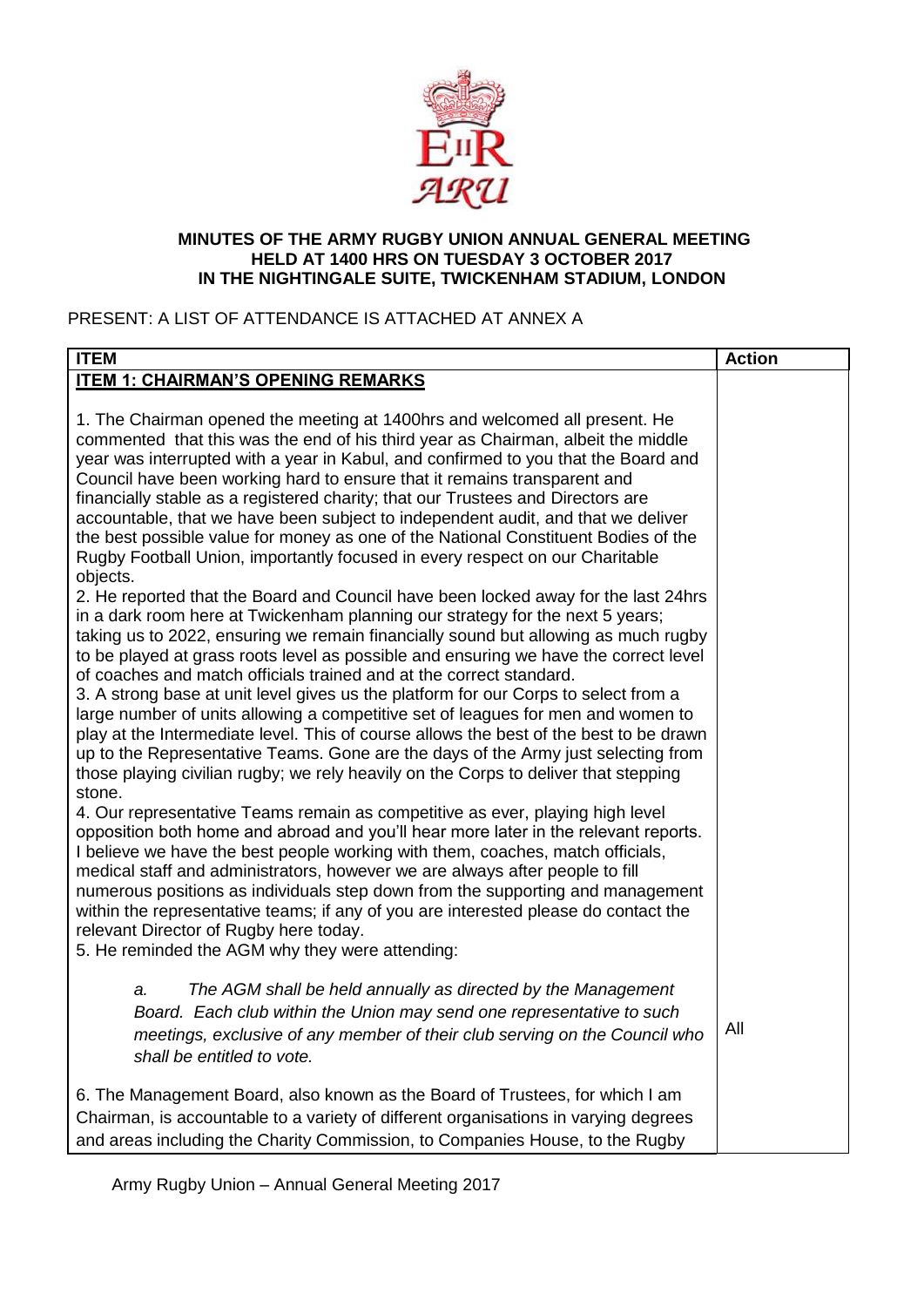Football Union, to the Army Sports Control Board and to you, our membership. The purpose of this AGM is to brief you on our plans and intentions so that you can endorse them where appropriate and we can deliver them. Therefore as we finish each section please do ask any relevant questions you may have. 7. A reminder of the aim of the ARU: *a. The aim of the ARU is to promote and foster the game of Rugby Union in the Army and its local communities in accordance with the Laws of the Game promulgated by the International Rugby Board (IRB) and rules, regulations and bye-laws issued by the Rugby Football Union (RFU).*  8. The Management Board executes this task on your behalf. Our Mission is to: *a. Management Board Mission Statement is to promote and govern Rugby Union in the Army through the maintenance of stable structures for the game that enable its successful development at all levels for the benefit of all its participants. Main Effort – development of rugby within and throughout the Army.* 9. Our Main Effort – The development of rugby union within and throughout the Army, and engagement with civilian clubs in Garrison areas. There is much effort being put into Community engagement to encourage recruitment and I see regional Brigades looking for assistance from the ARU to play our part in this. Note the emphasis on developing rugby within and throughout the Army – that is our goal given the greater emphasis on sport in the Army, and CGS is clear that Sport must be a key driver in the component of Soldier Development. 10. The agenda and reports by the Board to you is as follows. *a)Finance Report. b) Representative Rugby. c) Community Rugby. d) Rugby Development. e)Approval of the ARU Management Board and Council f) Questions from the floor.* 11. The Chair highlighted last season's, Army v Navy match, three matches, three victories, terrific, what a day! The stadium sold out in 3 days; our day with the Royal Navy is now seen as a higher profile selling match than the Aviva Premiership final. The ARU staff did an amazing job in putting together a full days programme that ended with a post-match dinner for 500 people that certainly befitted the 100th anniversary match. I know that HRH Prince Harry was suitably impressed! 12. The Masters have found a younger and fitter calibre of player. Their Team played with great commitment and passion, Colonel Sandy Fitzpatrick has a new off field team in place and has put considerable effort to find the right level of fixture across the UK, from Edinburgh to Torquay to challenge his Team. 13. The Women's Team remain unbeaten in any Inter Service match, their level of opposition has risen to a new high, a regular fixture against England U20s is now topped up by matches' against the National teams from Germany in Heidelberg in December and South Africa in Aldershot on the 14 October. Please do support them. The off field Team are all transitioning and Maggie Hodge will shortly hand over in her capacity as Chair, with Don Smith (Team Manager) and Glyn Barraclough (Head Coach) all handing over the reins and various points this season. I would personally like to acknowledge the contribution they have made to All All All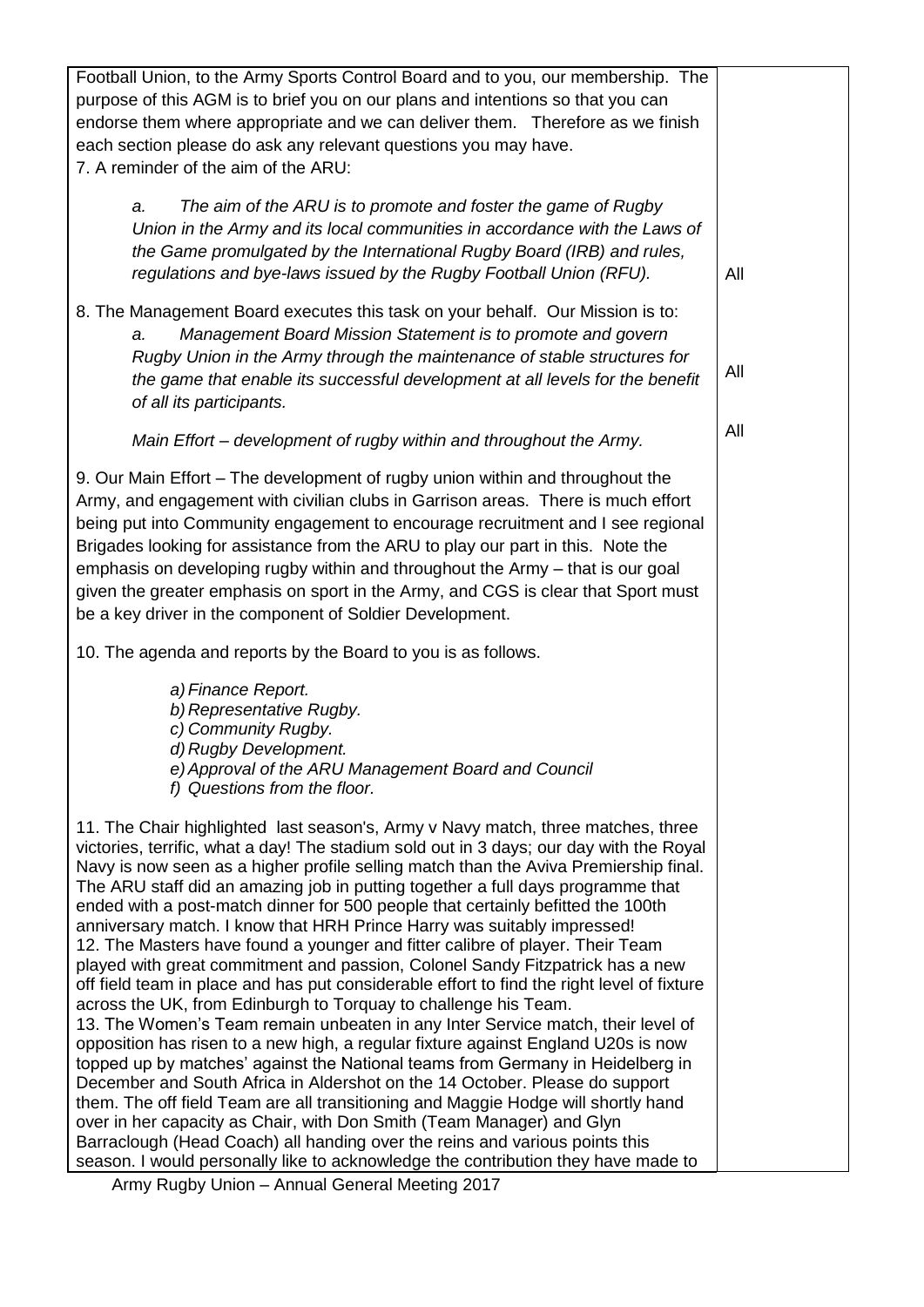the women's game.

14. Inside the stadium the atmosphere was just electric for the centenary match, with a game that produced significant pace and skill reflecting the high standard of our men's senior side. I would personally like to single out Major Andy Sanger for all his efforts as the outgoing coach in leading such a performance.

15. The Chairman finished his opening remarks and invited Mr Tony King, the ARU Director of Finance to brief the AGM.

### **ITEM 2: DIRECTOR OF FINANCE BRIEF TO THE AGM**

16. Mr Tony King, the ARU Director of Finance briefed the meeting. He gave an overview of specific Income and Expenditure in key areas.

17. **Headlines.** The latest audited accounts record an excess of income over expenditure, the third consecutive year the ARU has been in this position. This is exactly what is required and is the result of prudent spending and sound financial planning. It is likely that the accounts for the 17/18 season will not be in the same position as forecasted expenditure is greater than forecasted income. This is sustainable as a one off every  $3 - 4$  years as long does not become the norm. The Army v Navy continues to be the ARU's main source of income, however match day costs continue to rise over and above the expected RPI increases; indeed there was a 31% in 2017 when compared against the 2016 fixture. As reported at the 2016 AGM, this is not sustainable and both the RNRU and ARU may have to review complimentary ticket allocation and ticket prices. Sponsorship remains buoyant with an expected income of £231k via direct sponsorship, a £10k increase on the 15/16 season. Again, as in previous years, without these two vital elements of income the ARU could not operate at the level it does. A development side toured the USA in Jun 17 – this was £50k of un-forecasted expenditure, however the Masters tour to Bermuda now takes place in the 17/18 FY, therefore there was only one tour during the 16/17 year.

### 18. **Income**

| <b>Total Expenditure/Allocation</b>                                | £1,232,888                                 | £1,286,502          | All |
|--------------------------------------------------------------------|--------------------------------------------|---------------------|-----|
| <b>Grants/Donations/Team Budgets</b>                               | £560,382                                   | £884,997            |     |
| (e.g. Inter-Services)                                              |                                            |                     |     |
| Activities                                                         | £672,506                                   | £401,505            |     |
| Governance/Cost of Charitable                                      |                                            |                     |     |
| Detail                                                             | <b>Audited Accounts</b><br>as at 31 Aug 16 | 2017/18<br>Estimate |     |
| <b>Expenditure</b><br>19.                                          |                                            |                     |     |
| <b>Total Income/Allocation</b>                                     | £1,481,388                                 | £1,163,557          | All |
| Income from Charitable Activities<br>(Inter-Services, Shop Profit) | £989,627                                   | £860,525            |     |
| (Bank Interest, Investments)                                       | £3,372                                     | £2,000              |     |
| Other income                                                       |                                            |                     |     |
| (Sponsorship/Grants/Affiliation Fees)                              | £488,389                                   | £301,032            |     |
| <b>Voluntary Income</b>                                            |                                            |                     |     |
| Detail                                                             | <b>Audited Accounts</b><br>as at 31 Aug 16 | 2017/18<br>Estimate |     |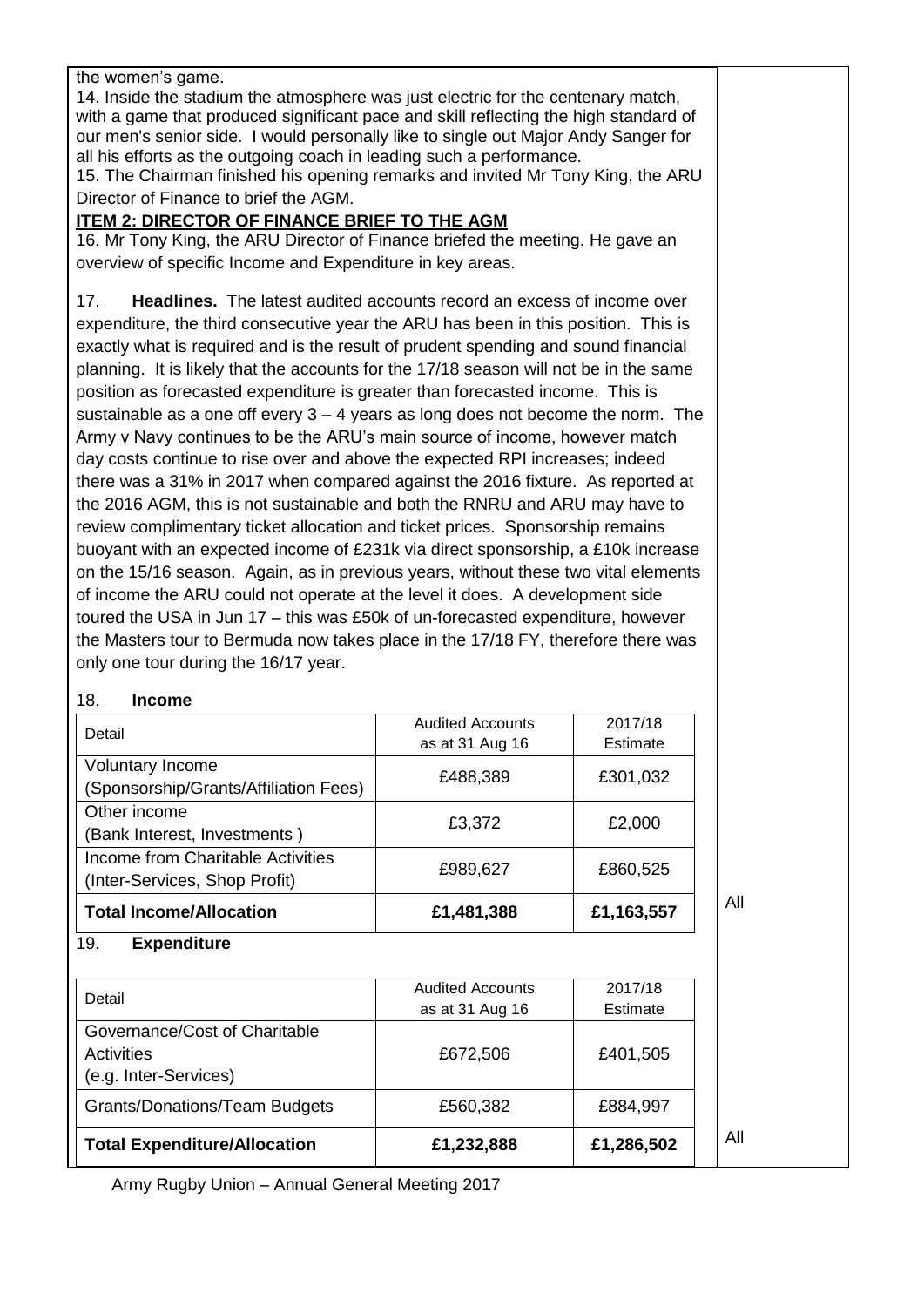| 20. | <b>Expenditure - Representative Teams</b> |  |
|-----|-------------------------------------------|--|
|     |                                           |  |

| Senior XV<br>Women            | £205,477<br>£120,464 | £147,450<br>£46,703 |
|-------------------------------|----------------------|---------------------|
| A Team                        | £3,034               | £22,240             |
| Academy                       | £16,386              | £20,520             |
| Sevens                        | £11,697              | £41,600             |
| <b>Masters</b>                | £27,920              | £24,758             |
| <b>Total Spend/Allocation</b> | £384,978             | £303,271            |

#### 21. **Expenditure – Community Rugby**

| <b>Total Spend/Allocation</b> | £129,248                                   | £132,825         |
|-------------------------------|--------------------------------------------|------------------|
| Tours                         | £37,133                                    | £40,000          |
| Corps                         | £13,527                                    | £19,550          |
| Championship                  | £23,789                                    | £-               |
| Premiership                   | £12,334                                    | £23,750          |
| Community                     | £42,465                                    | £49,525          |
| Detail                        | <b>Audited Accounts</b><br>as at 31 Aug 16 | 2017/18 Estimate |

## 22. **Rugby Development**

| Detail                        | Audited Accounts as at<br>31 Aug 16 | 2017/18 Estimate |
|-------------------------------|-------------------------------------|------------------|
| Coaching/Rugby Development    | £35,042                             | £8,500           |
| Referees                      | £24,705                             | £25,400          |
| <b>Total Spend/Allocation</b> | £59,747                             | £33,900          |

Are there any questions? *Q1. Lt Bambridge asked if there was an opportunity for Corps / Units to bid for ARU funds to assist Tours. TK responded saying there was a fund and units should contact him to confirm the correct procedure. WB highlighted there would be a requirement in future bids for Corps to present their accounts to support such bids.*

All

TK

D of R Rep Teams

Chairs of **Community** Rugby

Lastly he proposed that the Army Rugby Union continue to use DJH accountants for our auditors (vote required - carried)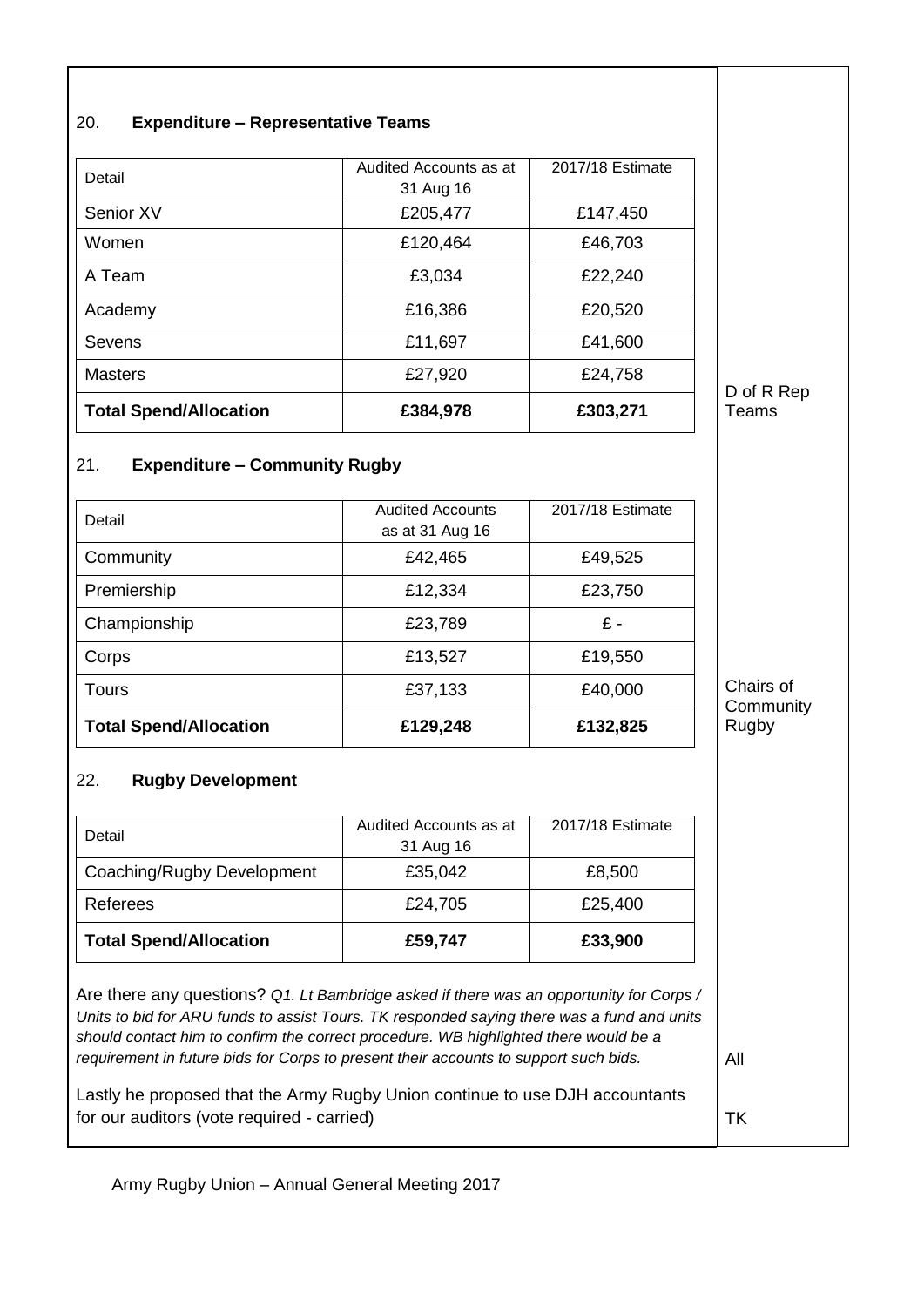### **ITEM 3: DIRECTOR OF SENIOR RUGBY COVERING REPRESENTATIVE RUGBY BRIEF TO THE AGM**

20. Col Adam Griffiths briefed the meeting of the men's representative teams.

### 21. The Senior XV

a) The 2016/17 season saw the Senior Army XV win the 2017 Inter-Services competition and regain the Inter-Services champions' title after three years in the wilderness. So, on paper a very successful season. However, the success has been much more than the winning. The 2016/17 season saw an open and transparent trial and selection process, a new playing ethos as well as a much more formal and deliberate preparation of players.

b) Players were encouraged to "want and need to play" rather than to "expect to play". This meant that a number of more established players were challenged both in terms of commitment and expectation while more junior and emerging players were afforded the opportunity to step up to the field – many of which accepted. An initial squad of 50 was identified for the start of the representative season in Jan 17 and this was whittled down to an Inter-Services squad of 28 from the middle of February. But, those that did not make the IS squad continued to represent the Army A Team and compete for a place in the IS squad.

c) The final IS squad was not settled upon until just prior to the annual training camp in Portugal. Highlights of the season leading up to the Inter-Services competition was the A Team beating the French Army as well as comprehensively beating an East Midlands 'select XV' at Bedford. Equally, for the senior XV this included beating a strong Welsh Championship Swansea side in Swansea, playing and narrowly losing to the Russian National XV in Benidorm and losing narrowly to a very strong Bedford side (with a few helpers!) in the 2017 Mobb's Memorial match.

d) Thanks must go to the coaches and management of the senior and A squads who have worked tirelessly together to develop players, deliver the support to players as well communicate openly with the chain of command. And, there is a real correlation between the success of the senior squads with more and more senior players now playing regular National League, Championship and Premiership rugby across the United Kingdom. The season culminated in a short tour to the USA for the next generation of senior Army players. An Army Development Squad under the stewardship of Captain Mal Roberts RLC played and beat a US Combined Services team in New York. Next season, one goal, one aim – to win the 2018 Inter-Services comprehensively!

22. Sevens

a) The Army 7s squad have had an equally successful 2017 campaign. Under the new stewardship of WO2 Stu Cooke RAMC, the 7s squad focused exclusively on the GB Super Seven's Series, a national elite 7s competition. Winning the first tournament and £2500 at Bury St Edmunds, the squad maintained a strong competitive nature throughout the next two tournaments reaching the final of the fourth and final competition at Bath Rugby Club. Here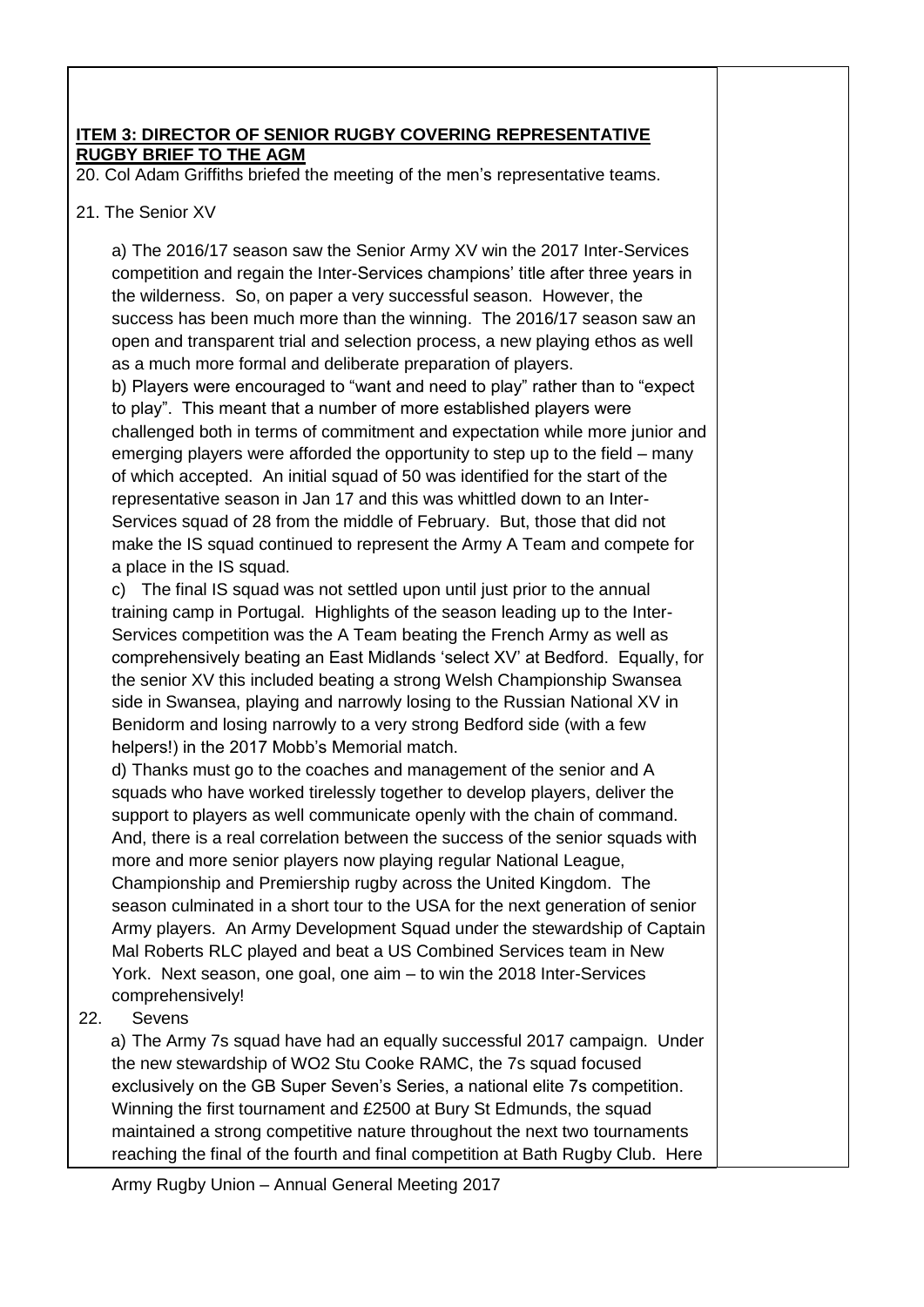they played a very close match in torrential rain losing out in the last minute to the competition overall winners – Samurai Barracudas. The Army squad achieved second place overall, a remarkable achievement when considering the professional nature and employment of the opposition.

b) The season culminated in reaching the semi-final of the Denver Serevi 7s tournament played in Colorado USA. In the same vein as the senior Army squad, a number of new players have been identified and the aspiration for the 2018 7's season is to field 2 7s squads to compete both in the SSS elite 7s tournament as well as the wider 7 s opportunities across the UK.

#### 23. Academy Rugby

a) Army Academy Rugby in the 2016/17 season was a little dogged by a lack of preparation caused by the last minute appointments of a new Head Coach and Team Manager, a small amount of internal fratricide with the ARU Structured Season, which meant that one Corps fixture clashed with the immediate start of the Inter Service Training Camp.

b) Despite these issues, the overall performance of the team was consistent, although not entirely in line with the original development vision. Good performances against Championship Academy sides in the warm up games and close games against both the Navy resulting in a 3 point loss and a draw against the RAF saw the Army side finish runners up in the IS Championships. c) 6 players went on to represent UKAF U23 at Twickenham against Oxbridge (Jenkinson, Temple, Wheeldon, O'Rourke, Boginosoko and Mercer), a similar number were involved in the Army A Season and one was taken forward to the Senior XV as a development player.

d) The 2017 season is already showing incredible signs of promise. A complete overhaul of the coaching staff by the Head Coach, Lt Col Mike Atkinson, with the additions of SSgt David Bates, Sgt Martyn Wallace and Cpl Tyler Dunning , has allowed him to really focus on the fundamental principles of developing better rugby players and soldiers outlined in the DoARs Academy Directive.

e) In the background Maj Nige Hinton has also had a re-shuffle of his support team, with WO2 Mark Budd and Cpl James Campbell joining the team as Assistant Manager and Kit Man respectively. This re-vitalised team has hit the ground running, well prepared and providing suitable challenges for the 40 soldiers that turned up for the Academy Trials in early September. It is not often the words "My Brain Hurts" are heard at the end of a training session. The team are challenging the players, mentally and physically and are focused on ensuring that the players are developed as rugby players, soldiers and junior leaders.

24. Women's Rugby – Major Maggie Hodge briefed the GM on the Women's report.

a) It had been another eventful year for the Army Women's Rugby Team. We always knew that this season concluded with the IRB World Cup this August in Ireland. Capt Gemma Rowland (RA) represented Wales in the tournament securing a confirmed place for the team at the next world cup without having to qualify. Bdr Beth Danton (RA) has struggled with injury last season but managed to rehab in time to represent Wales in 7's. b) The Army squad regrouped at the start of the season for another packed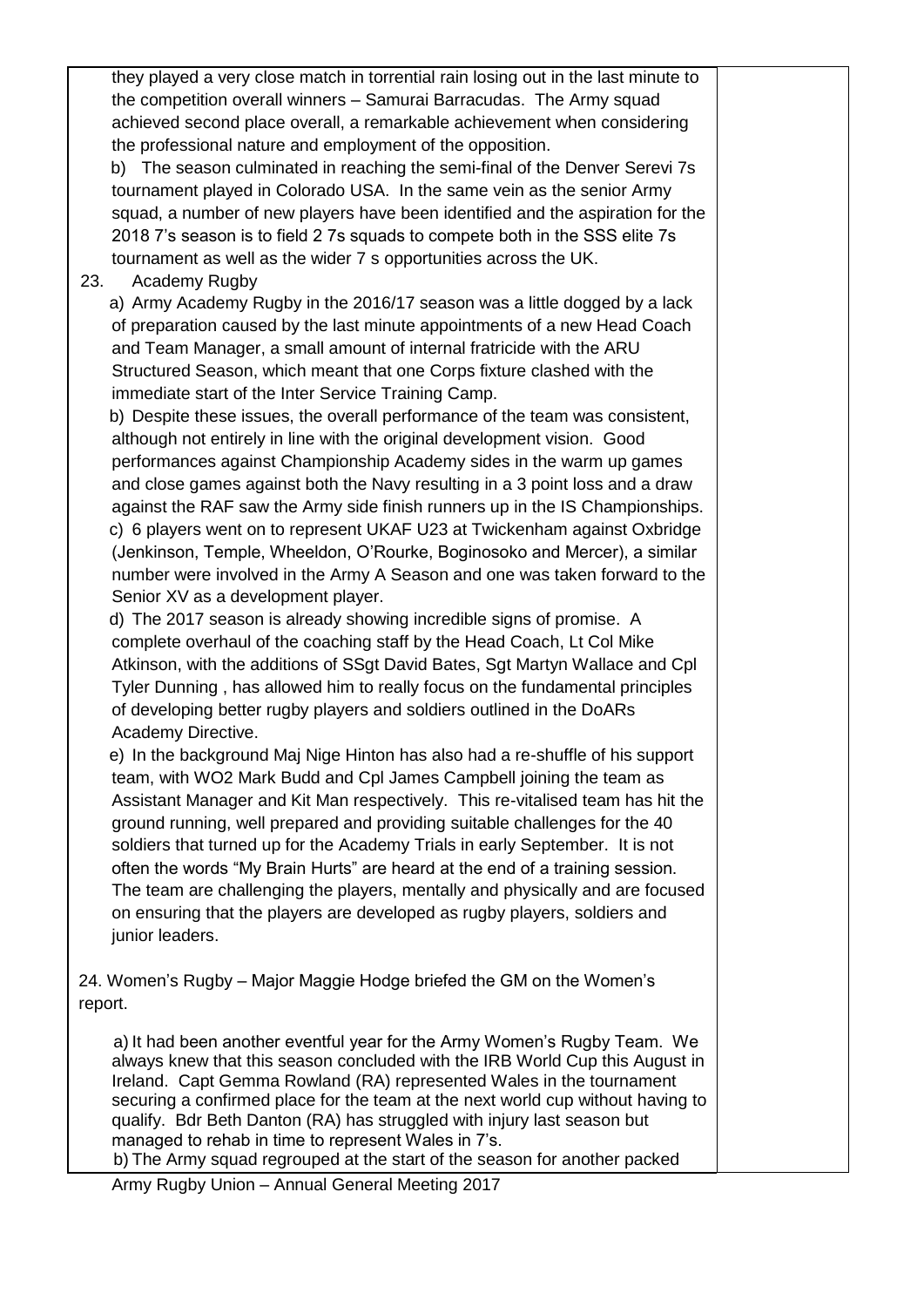year which had the team travel to Holland to play the national squad and also Germany. We also played a game against a very confident French Navy in which the Army team gave them a lesson on sportsmanship and rugby skill. We must have made an impression as they are very keen to play us again! c) The England U20 game drew a large crowd as usual and the skill level on both sides was impressive. Ultimately the second half had the visitors take the lead, but it was a display of rugby that did not disappoint.

d) This year's inter services added a new dimension to the tournament. The RAF turned up to play. And oh boy was it a game. We were aware the RAF Rugby Union was investing in their women's team and their hard work is paying off. In my opinion it was the most entertaining game of the day, and although in the end the score margin was more than 10 in favour to the Army, at no point did anyone take it for granted.

e) 2017 also marked 20 years since women's rugby started in the Army. We celebrated with a dinner of nearly 100 people with many former players and coaches getting together to mark the occasion.

f) This coming season see many changes, there is a new head coach and many of the management team are changing. But we see this as an opportunity and continue with our aims to show off quality rugby that just happens to be played by women.

25. Masters Rugby - Col Sandy Fitzpatrick briefed the AGM on the Master report.

a) It has been a great end to a great season, but sadly the team was to go through more changes on the back of another successful season. Nonetheless, we started well. We had a few more new Masters, two new fixtures and the introduction of a well-received Strength and Conditioning Programme. We put 99 combined points against the RAF and Navy and retained our Inter Services crown. We played the Police Service Scotland, in Scotland, retained our December fixture with the Aylesford Bulls, found a new and very competitive Veterans XV in Torbay Sharks and completed two Community Engagement events with RBL Village in Aylesford and a visit to Poppy Scotland in Edinburgh. Always humble enough to keep learning, the Masters journey of remaining Competitive Ambassadors for Army Rugby and Sport prevail and goes from strength to strength.

b) This year we said farewell to some older members of the squad, some broken ones couldn't partake and there was no let up on new younger talent seeking to compete for places. Selection included an early fixture against Surrey Vets. A new opposition from last year keen to have the Army fixture on their calendar. Establishing the squad was no easy task, but we shaped the season and fixtures to enable us to settle the squad as best we could by Christmas with stability in the group before we began the home straight to the IS fixtures.

c) We played another great Remembrance fixture against the mighty Aylesford Bulls. A great evening match, in not so great conditions, against a tough opposition, with open rugby the aim of the night. We confirmed the relationship we have established with the club and the local community. We were extremely well hosted, especially in the early part of the day when we visited the local RBL village and factory and, laid an ARU Wreath in their Garden of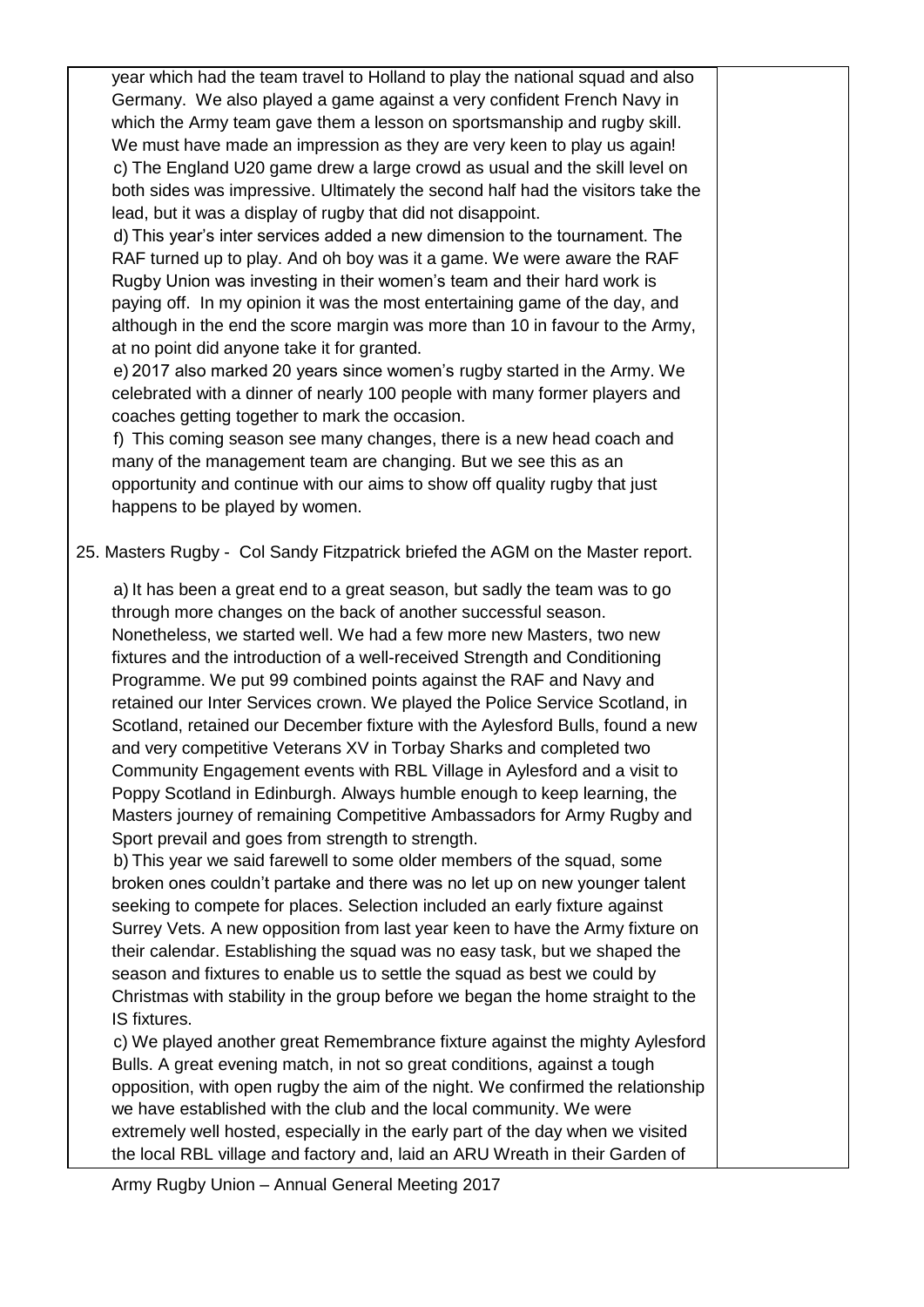Remembrance. We will return this year for the fixture and to help with some chores at the RBL Village.

d) The final fixture to confirm the squad was against the Scottish Police Service in Dec in Scotland. It proved a good match that tested us to the full and exposed some work-ons for the New Year. We hadn't quite set our stall out well enough and lacked a bit of game management to compete against a younger, better drilled side. But, it was a fixture we were keen to keep, as were the Police Service. Hopefully in 17-18 they will be the finale fixture to our training camp in Edinburgh in March 18.

e) Christmas came and went and the Prison Service in Cardiff in Jan was the next hurdle. It is always a tough match at the Cardiff Arms Park. A win allowed us to redeem the loss against the Scottish Place in Dec.

f) At this point in the season the Strength and Conditioning programme was helping. Combined with mobility and flexibility sessions, the injury rate was down and the recovery rate for those damaged increased. You can teach old dogs new tricks, especially if it keeps their body in better condition to a play the sport they love. This further hit home at the squad training camp at ATR Winchester where we were put through our 'lifting' paces in the gym and, our team work and trust on the high wire course. We also welcomed back Mr James Kerr, the author of Legacy. He kindly did a follow up talk on his book which was well received.

g) The season closed with two great IS fixtures. It was great to have all the fixtures on one pitch at Aldershot against the RAF, it made for a better spectacle of Service Rugby. We had thought we had closed out the RAF at Aldershot, but we let them back in the game in a very tough second half that went to the wire. We learned much from that and put it right at Kneller Hall with a very convincing defeat of the Mariners. A befitting send off for Andy Dawling and Matt Norman whose tenure as coaches ended, but also the grand finale for retirement of two great Army Rugby players and supporters – Gareth Slade-Jones and Mark Eastley.

h) But, they haven't gone far. We rejigged the coaching team and Dean Lewis, this year's assistant and backs coach was a successful applicant for the vacant Head Coach position and, he will be ably assisted by Mark Eastley and Gareth Slade-Jones as the forwards and backs coaches respectively. Yet another strong coaching team eager to develop the Masters game and their own coaching profile!!

i) So, a successful season, lots of positives and on reflection, a few areas to be refined and tweaked for 17-18. More players are eager to compete for a place on the Masters team, we are eager to increase our engagement and won't be complacent as we prepare for 17-18. Next season will be equally daunting, with a similar fixture calendar including a trip to the Bermuda Classic, which will include a Remembrance Parade with the Bermuda Regiment and structured training programme. We will play the Richmond Heavies and Torbay Sharks away and, the rise of the RAF and the Navy must always be accounted for in pushing us to exceed the demands on ourselves as a squad to enable success to prevail.

j) None of this is possible without a huge commitment from many especially the ARU and our Sponsors. But, the support from the players, the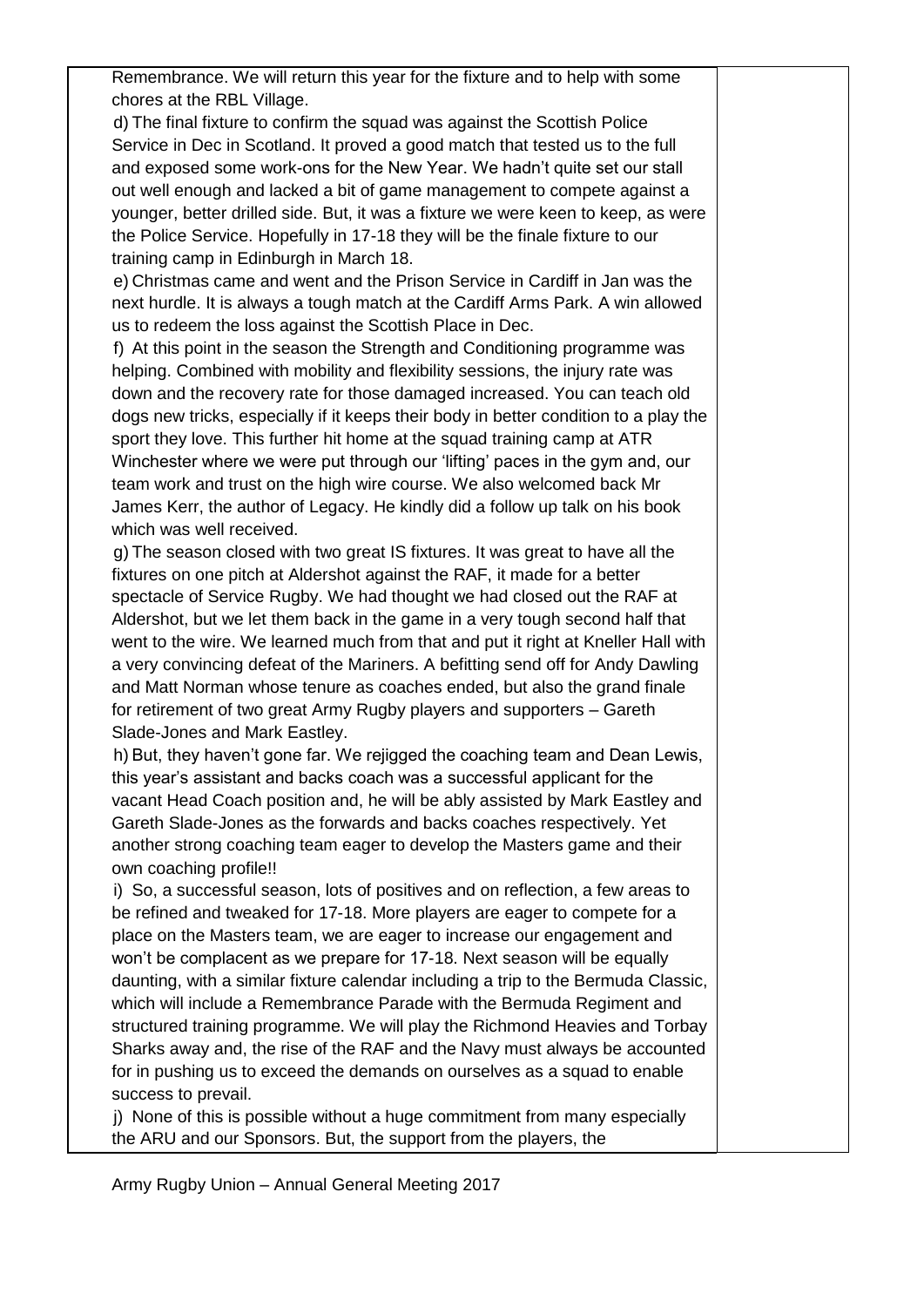management team and the chain of command to release players has been excellent. We thank the Rugby Officers and Commanding Officers alike for their promotion and support of Masters Rugby.

Are there any questions on Representative Rugby?

*Q2. Lt Yaxley – 2 Mercian asked if there was any plans to involve integration into Premiership, Championship and University clubs? AG responded highlighted plans already in place and future aspirations to brief civilian academy sides. Maj Gen S Burley DASCB highlighted the TASS and Elite Sports programme / scheme to the AGM and the opportunities for Army personnel to become involved at higher levels.* 

*Q3. Capt Smith RE asked if the Senior Coach placement could be confirmed. AG replied stating that Capt B Burnard had been selected however due to work commitments this*  appointment may have to be delayed. Capt A Sanger MBE would remain in position until *Capt Burnard was free to take up the role.* 

## **ITEM 4: DIRECTOR OF COMMUNITY RUGBY'S BRIEF TO THE AGM**

26. Col James Cook, the ARU Director of Community Rugby briefed the meeting on Community Rugby.

27. Community Rugby sits at the heart of the Army Rugby Union and accounts for over 90% of rugby output. The development of both unit and Corps competitions is now static with structures that work and allow as many rugby players as possible to partake. We are indebted to those that administrate and support and especially the match officials who facilitate our rugby. May I thank Lt Col Nick Andrew for his chairmanship of Corps rugby these last few seasons and WO1 ASM Martin Bentley for all his tireless work appointing referees to community matches. Lastly, Captain Abel Maitatini of DSEME for his tireless dedication to the administration of the community game and Sgt Wally Walters of 1 RRF for his superb efforts as rugby officer to his battalion, community coach, World Cup England liaison officer and now Army U23 coach; Sgt Walters is the epitome of selfless commitment, humility and is respected by all he meets, thank you.

28. Corps Rugby – With the same structure for the last 12-year the Corps season started with the Aldershot September competition. The season soon moved into round one of the five rounds in early October with two well balanced leagues. The finals were played at the Aldershot Stadium in March. Congratulations to the AAC who beat the RAC 29-27 to become League 2 Champions and the Royal Artillery who beat the REME 20-17 after extra time to become League 1 Champions. 29. In the Women's Corps finals, the REME/RE combined defeated the AGC / Int Corps in a highly entertaining match, it should be noted that for the coming season the RN development XV has been invited into the competition to help develop women's rugby in the Services.

30. Unit Rugby - The Premiership and Championship was played within 11 leagues, containing 87 unit teams split over five levels of rugby. More competitive matches were played than ever before, despite a disappointing 12% of matches being cancelled, of which nearly 50% of those were within a week of the fixtures; we must do better. However, the structure allowed for far fewer one sided fixtures and the vast majority of units found themselves in competitive leagues with minimal travelling.

31. The leagues benefited from amended laws to account for smaller rugby units so they could play without competitive front rows or substitutes. The use of members of paired regiment soldiers from the Army Reserve worked well as did player affiliations.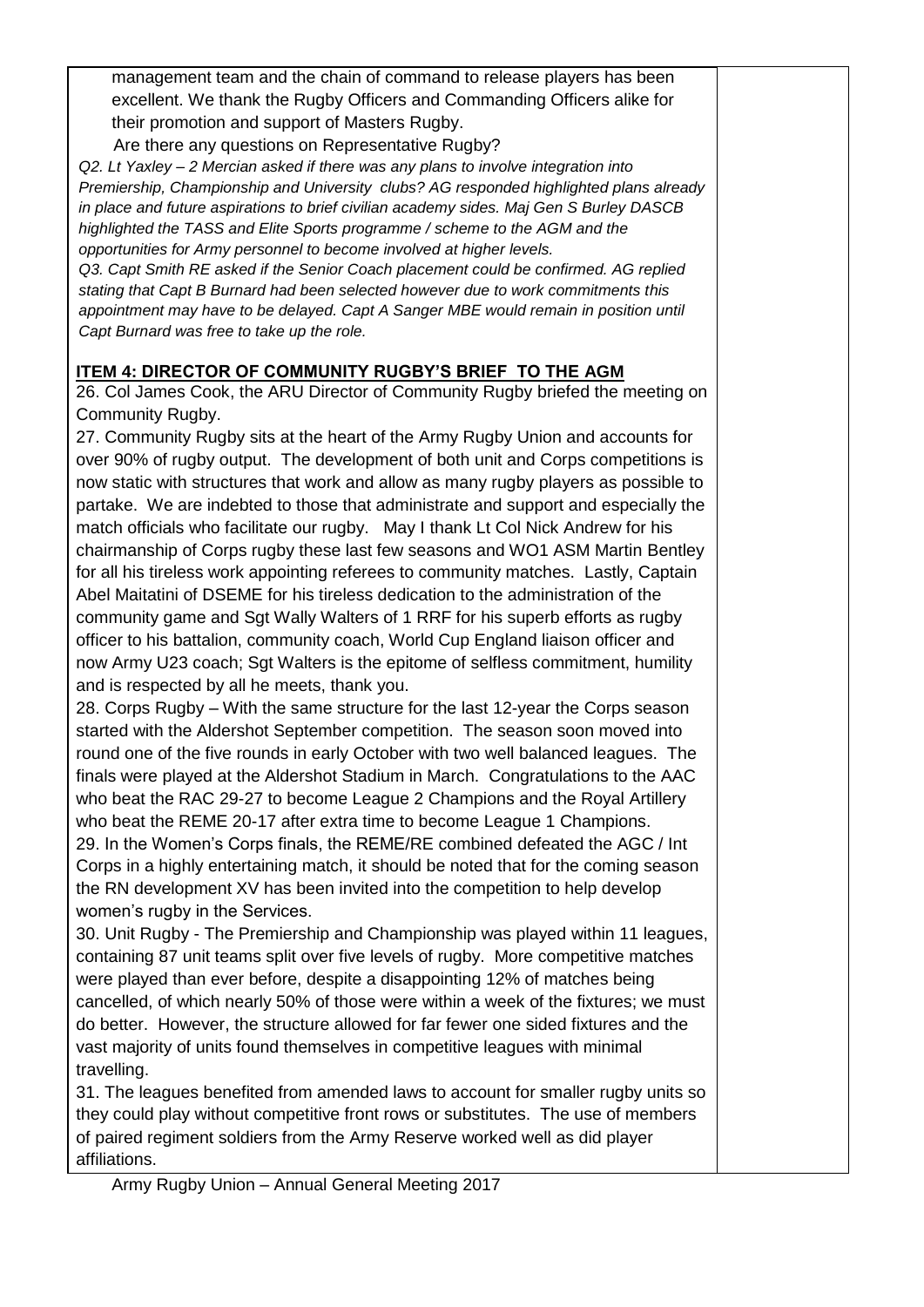32. Premiership Rugby - The Premiership finals, Cup & Plate, were played at Newbury Rugby club in March; despite taking a 14 point half time lead, 1 YORKS were overcome in the second half by the eventual winners, 12th Regiment Royal Artillery, winning 22-14 to become the most successful rugby unit of the millennium with their 3 wins in 4 years. The Premiership plate was won by 1 Rifles, beating 8 Training Bn REME 31-10 in a match much closer than the score suggest. 33. Championship Rugby – The Championship finals were also played at Newbury RFC in poor conditions reminiscent of mid winter. In the Championship Cup the Hindoostan XV overcame the Pilgrims 15 – 10, while in the Championship Plate final 3 RSME beat the Defence Academy 34-10. With RSM Mark Eastley not only managing brilliantly but making a short cameo performance once again. The Championship Bowl saw 29 Regt RLC beat 21 Engineer Regiment 41 – 15 in an expansive match, played with great spirit. The Championship Vase, the best match of the day was won by 5 Rifles 32 – 27 against 1 RHA, even though the Horse Gunners managed to close the gap to a single score in the last minutes but just ran out of time to gain victory, finally the Championship Tankard was won by 35 Engr Regiment 29, 19 against 2 Mercian. Congratulations to Hindoostan, 3 RSME Regt, 29 Regt RLC, 5 RIFLES & 35 Engr Regt.

34. 7's Competition. – Another good day in Aldershot 14 Regt ran out winners defeating 3 RSME in the final, we are looking to alter the format of this event with preliminary events at Garrision level and Teams qualifying from those events then coming to Aldershot for a finals day in July.

Are there any questions on Community Rugby?

*Q4. Lt Col A Geary RLC questioned the Women's Corps amalgamated Teams process. JC*  replied highlighted the process was there to support Women at all levels to play the game *and the Chair of Corps rugby would address each issue on an individual basis. Q5. WO2 McLay asked the process for units becoming amalgamated at Championship level. JC replied that this would be a 'last resort' as against the aspiration was to get as many people playing for as many units as possible. Individual requests would be looked on a case by case request.*

### **ITEM 5: THE RUGBY DEVELOPMENT OFFICERS BRIEF TO THE AGM**

35. Chris Fowke, ARU Chief Operations Officer briefed the AGM in the absence of the ARU RDO:

a) During the period the ARU Education team has continued to deliver UKCC Coaching XV-A-Side Game (L2) courses, which from 1 Sep 2017 is called the Coaching Award averaging 100 newly qualified coaches per year. The courses have been delivered predominantly in Aldershot but also one in Germany with courses planned in Colchester, Catterick and Tidworth Garrisons. With others in Edinburgh and Cyprus planned for early in 2018.

b) Head Coaches were interviewed and selected for the Army Masters (Sgt Dean Lewis) and Army Academy (Lt Col Mike Atkinson).

c) Only 2x Coaches (one leaving the Army) were accepted onto the Advanced Coaching award starting in June 2017 and this continues to be a difficult (not impossible) hurdle for those serving coaches who wish to get accepted onto this year long Home Nations programme.

d) The Advanced Coaching Award is a pre-requisite for the HC job of the senior XV.

e) Coaches running a military or civilian team which completes 12 x fixtures a

Army Rugby Union – Annual General Meeting 2017

Chair of **Community** Rugby

Corps / Unit Rugby **Officerts**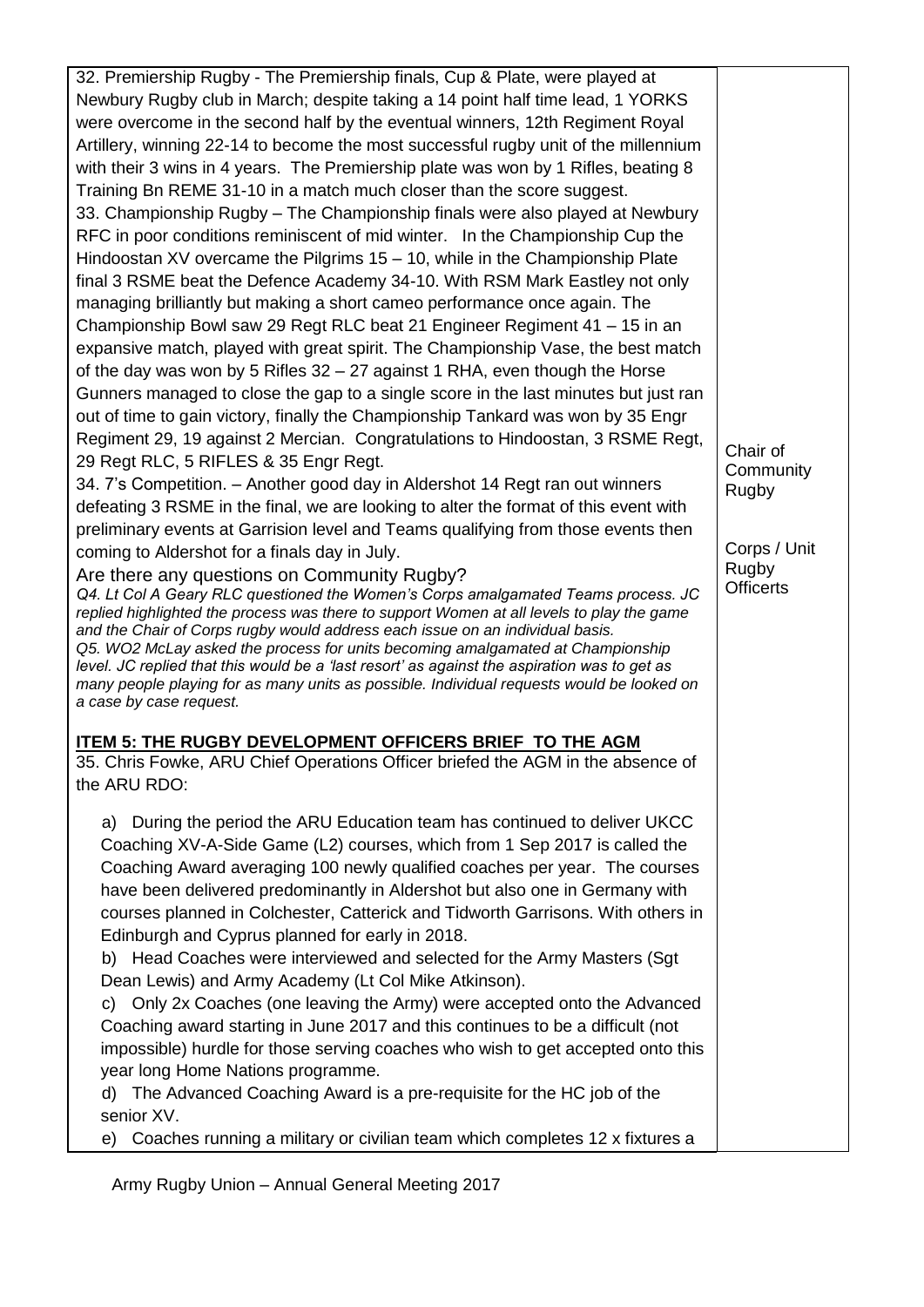season, crucially with all fixtures showing on the Game Management System (GMS) should be looking to attend the advanced CPD courses during 2017/18 in order to be ready for the 2018 advanced coaching award – we should as a CB be able to at least double our numbers next year.

f) Development and usage of the RFU's GMS within the Coaching environment of the ARU. All coaches should be conversant with the GMS as this is where they manage their coaching career and are assigned to teams. This has insurance implications as coaches need to be assigned to a Club so they are covered by liability insurance should something go wrong!

g) Continued drive to ensure all Rugby Officers understand they are now responsible for their teams' page and should understand the basic operation of GMS; Golden Roles for the teams should be updated so the RFU can target email the correct person within your team. All friendly fixtures should be entered by rugby officers so teams meet the 7 x fixtures required to be deemed an

Active Club. This will be enabled and supported by ARU RDO Mike Bamsey. 36. ARURS: Major Richard Wade, briefed the AGM on the ARURS: What went well:

a) ARURS again appointed a referee to every ARU competition fixture requested.

b) 152 referee assessments undertaken (20% up on last season). 37. What didn't go well:

a) Numbers of referees trained by ARURS significantly down compared to previous seasons – attributable to factors beyond ARURS's control.

b) Referee feedback from teams continues to be far too low.

38. Fixtures. A total of 587 fixtures were appointed to over the season with 152 (126 in 15/16) referee assessments undertaken by match observers; a 20% rise on the previous season. There were 28 promotions below Level 7 of which 4 are now eligible for the Army Senior list (L7-5). Two ARURS referees are now graded at L5 and one at L4 with all three therefore eligible to referee the IS fixture between the RN and RAF in the 17-18 competition. As ever, feedback from Unit teams is critical to referee development and there continues to be too few submissions; a common trend. Units are once again encouraged to make the effort to complete this process as they will be the ultimate benefactors.

39. Training. 32 new referees completed the L2 training course, a drop of 70% from the previous 3 seasons. This significant drop is directly attributable to the new RFU mandated process for course loading and is mirrored across civilian societies too. Discussions are taking place with the RFU and ARU RDO to identify ways that this situation can be improved.

40. External Highlights. Of particular note is that Matt Duncan has undertaken his second World Rugby appointment for the fixture between Scotland and Italy on 18 Mar 17 as part of the To5 led by Nigel Owens (Wal). Jimmy Fraser was also appointed to referee the Scottish National BT Bowl Semi Final on 25 Mar 17 and won the "Referee of the Year Award" from the Highland Rugby Referees Association. Iain Kiy has been selected as part of the South West Group of referees.

41. Recognition. In the past 12 months ARURS members have been nominated for a number of awards within their own societies and the RFU. Claire McCarron received a nomination to attend a RFU President's Luncheon for her services to the game for both ARURS and Warminster RFC and the whole appointments team were recognised at the RFU Presidents Awards as one of the top three nominations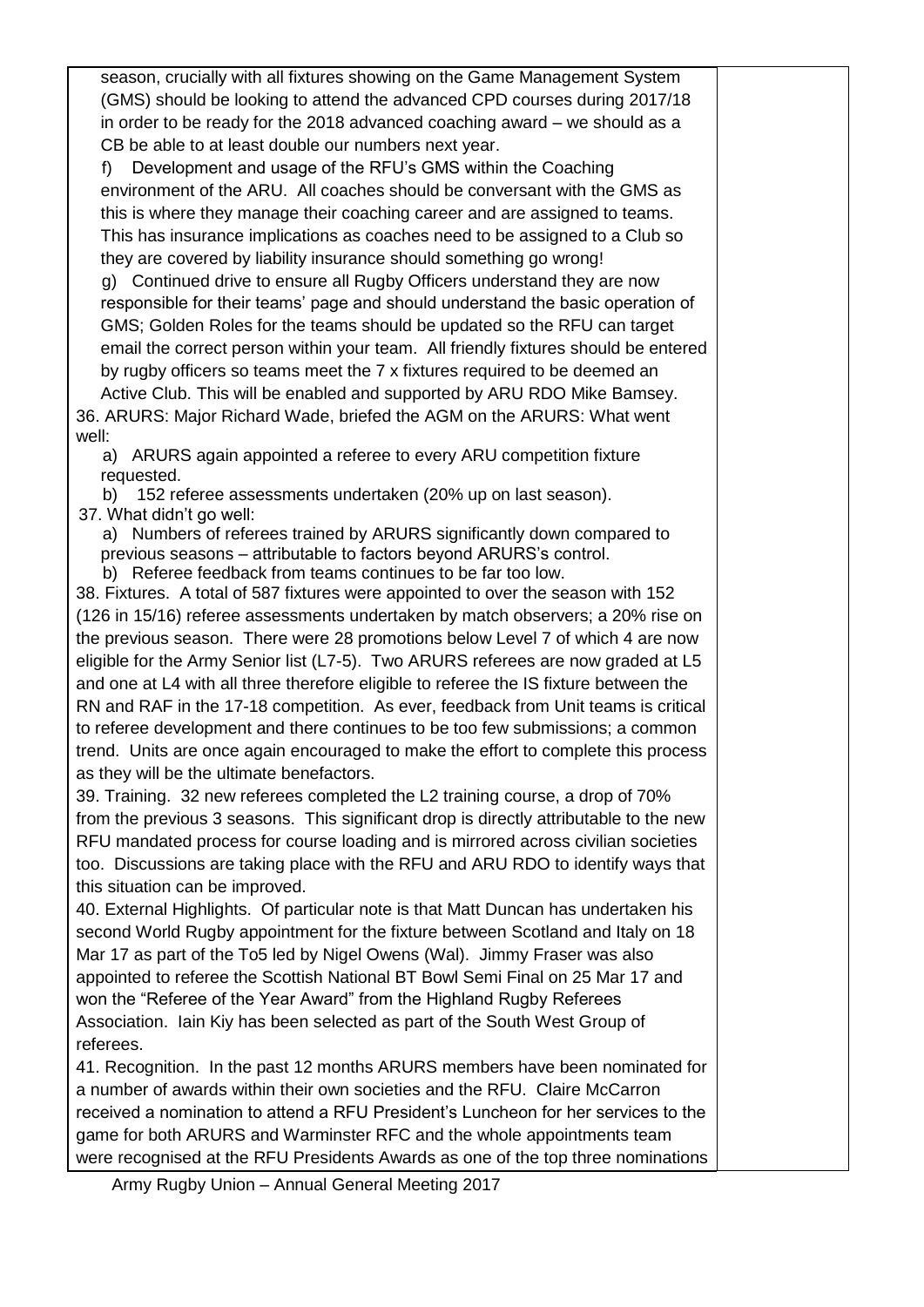in the "People Power Referee" category.

42. 2017-18. Moving forward to this season, the Executive Committee focus remains on developing junior referees (L8-Probationer) for the future, with support on the side lines from those more experienced. In addition, developing a plan to increase numbers of new referees is at the forefront of the training team's efforts; we rely heavily on new match officials to ensure that teams of three are provided to Corps and Premiership fixtures whilst still delivering match officials to the community leagues.

43. In summary, appointments of match officials will continue on from last season seamlessly and this season's challenge will be overcoming the training processes of the RFU model. Are there any questions on the Army referee Society?

# **ITEM 6: DISCIPLINE UPDATE**

46. Major Ratts Rattenbury, Chairman of ARU Discipline briefed the AGM. 47. Season 16-17 – Red Card Incidents. There were 29 Red Cards issued during the Season 16-17 for the following incidents with a total of 77 weeks of sanctions issued by 18 Panels using 23 different panel members. This is a high number of panel members compared to other CBs and reflects our own specific circumstances and geographic laydown. We also have 3 military panel members that regularly sit on civilian RFU CB discipline panels, thus ensuring cross moderation and closer working links with the RFU. We now also have a working link with Gareth Graham, a permanent RFU Panel Chairman. He is a barrister and also works with 6 Nations and European Professional Club Rugby (formerly the Heineken Cup) and is available on call to assist us with high profile or contentious charges.

- a)  $10.4$  m  $2 \times$  Yellow Cards  $-8$
- b) 10.4 e Punch or Strike  $-7$
- c) 10.4 a/g Dangerous Tackling/Charging 6
- d) 10.4 s/m Match Official Abuse 4
- e) Rule 5.12 3 (non-playing offences, 2 of which were MOA related)
- f)  $10.4 b$  Stamping  $-1$

Panel."

48. In comparison this is an increase from last season but this may be attributed to both an increase in tempo and also the World Rugby emphasis on upgrading of contact with the head area. The trend that did cause concern though was the rise of "Match Official Abuse" charges. Not only is this of concern in its own right but it is also a "corporate failure" by those who have failed to meet the Army's Values and Standards (CDRILS). In order to address this there is an ARU CB Memorandum with an additional 2 weeks to be added to any sanction for this offence. The RFU have been informed about this and have supported our action. They have also told us of at least 2 other CBs that have taken similar action. 49. Season 17-18 – So far this season we have had one Red Card incident for 10.4 e Dangerous Tackling (attracted a one week sanction). We have also conducted a panel on behalf of D&W CB both to maintain working links with other CBs and also because it was a soldier who had been sent off! 50. PLEASE GET THE MESSAGE OUT TO PLAYERS TO PLAY WITHIN THE LAWS AND NOT TO LOSE IT AT THE WRONG MOMENT! 51. Playing Whilst Suspended. Reg 19.5.2 states that: "A Player ordered off may not take par or be selected for any match until his case has been dealt with by an RFU or Constituent Body Disciplinary Corps / Unit Rugby Officers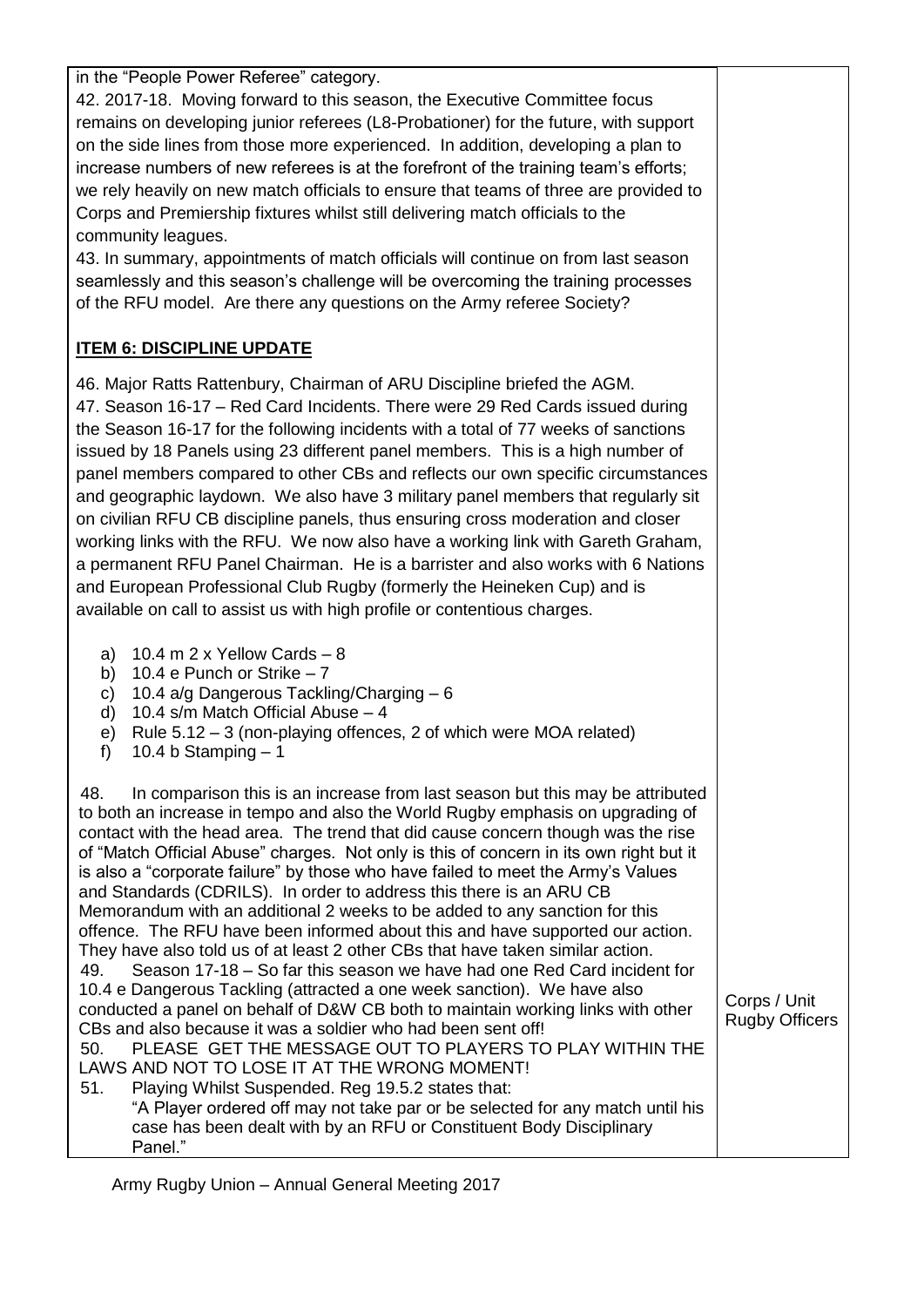| player may NOT play in ANY games. ARU specifically must be aware of this as<br>there is a temptation to think you can be sent off at a civilian club and still play for<br>your Bn or Regt (and vice versa). Not only do we link with other CBs but also the<br>Corps / Unit<br>growth of use of GMS will also increase visibility of this offence.<br><b>Rugby Officers</b><br>All ARU Unit Rugby Officers, Managers and Coaches are reminded of their<br>53.<br>responsibility to ensure that all players understand that, should they receive a red<br>card during a fixture, they may not play until the case has been dealt with.<br>Service Panel Members Training. The ARU currently has 48 accredited<br>54.<br>Discipline Panel members, which ensures we can run Panels across the country<br>and in BFG as necessary without impacting on geographical issues that we have<br>as a CB.<br>Season 17-18 Discipline Direction. The annual pre-season letter on<br>55. |
|--------------------------------------------------------------------------------------------------------------------------------------------------------------------------------------------------------------------------------------------------------------------------------------------------------------------------------------------------------------------------------------------------------------------------------------------------------------------------------------------------------------------------------------------------------------------------------------------------------------------------------------------------------------------------------------------------------------------------------------------------------------------------------------------------------------------------------------------------------------------------------------------------------------------------------------------------------------------------------|
|                                                                                                                                                                                                                                                                                                                                                                                                                                                                                                                                                                                                                                                                                                                                                                                                                                                                                                                                                                                |
|                                                                                                                                                                                                                                                                                                                                                                                                                                                                                                                                                                                                                                                                                                                                                                                                                                                                                                                                                                                |
|                                                                                                                                                                                                                                                                                                                                                                                                                                                                                                                                                                                                                                                                                                                                                                                                                                                                                                                                                                                |
|                                                                                                                                                                                                                                                                                                                                                                                                                                                                                                                                                                                                                                                                                                                                                                                                                                                                                                                                                                                |
|                                                                                                                                                                                                                                                                                                                                                                                                                                                                                                                                                                                                                                                                                                                                                                                                                                                                                                                                                                                |
|                                                                                                                                                                                                                                                                                                                                                                                                                                                                                                                                                                                                                                                                                                                                                                                                                                                                                                                                                                                |
|                                                                                                                                                                                                                                                                                                                                                                                                                                                                                                                                                                                                                                                                                                                                                                                                                                                                                                                                                                                |
|                                                                                                                                                                                                                                                                                                                                                                                                                                                                                                                                                                                                                                                                                                                                                                                                                                                                                                                                                                                |
|                                                                                                                                                                                                                                                                                                                                                                                                                                                                                                                                                                                                                                                                                                                                                                                                                                                                                                                                                                                |
|                                                                                                                                                                                                                                                                                                                                                                                                                                                                                                                                                                                                                                                                                                                                                                                                                                                                                                                                                                                |
|                                                                                                                                                                                                                                                                                                                                                                                                                                                                                                                                                                                                                                                                                                                                                                                                                                                                                                                                                                                |
|                                                                                                                                                                                                                                                                                                                                                                                                                                                                                                                                                                                                                                                                                                                                                                                                                                                                                                                                                                                |
|                                                                                                                                                                                                                                                                                                                                                                                                                                                                                                                                                                                                                                                                                                                                                                                                                                                                                                                                                                                |
| Discipline was produced in July 17 and this went out to all Clubs. It has been                                                                                                                                                                                                                                                                                                                                                                                                                                                                                                                                                                                                                                                                                                                                                                                                                                                                                                 |
| briefed on the Community Rugby meeting and is available through the ARU                                                                                                                                                                                                                                                                                                                                                                                                                                                                                                                                                                                                                                                                                                                                                                                                                                                                                                        |
| website.                                                                                                                                                                                                                                                                                                                                                                                                                                                                                                                                                                                                                                                                                                                                                                                                                                                                                                                                                                       |
| Governance. IMS has been replaced with ARUMS (ARU Membership<br>56.                                                                                                                                                                                                                                                                                                                                                                                                                                                                                                                                                                                                                                                                                                                                                                                                                                                                                                            |
| Scheme). This is a refine of the system and now has a 3 year membership limit,                                                                                                                                                                                                                                                                                                                                                                                                                                                                                                                                                                                                                                                                                                                                                                                                                                                                                                 |
| after which re-application must be made. This has been implemented and a steady                                                                                                                                                                                                                                                                                                                                                                                                                                                                                                                                                                                                                                                                                                                                                                                                                                                                                                |
| but slower than expected flow of new applications has been processed. The aim is                                                                                                                                                                                                                                                                                                                                                                                                                                                                                                                                                                                                                                                                                                                                                                                                                                                                                               |
| for those who have given to ARU as a whole to have an opportunity to get                                                                                                                                                                                                                                                                                                                                                                                                                                                                                                                                                                                                                                                                                                                                                                                                                                                                                                       |
| something in return and so this can be publicised again throughout the season.                                                                                                                                                                                                                                                                                                                                                                                                                                                                                                                                                                                                                                                                                                                                                                                                                                                                                                 |
| Whatever the scheme is called, I must remind you of some key points. I<br>57.                                                                                                                                                                                                                                                                                                                                                                                                                                                                                                                                                                                                                                                                                                                                                                                                                                                                                                  |
| draw your attention to the terms and conditions of the provision of RFU tickets for                                                                                                                                                                                                                                                                                                                                                                                                                                                                                                                                                                                                                                                                                                                                                                                                                                                                                            |
| International Fixtures and specifically the following two paragraphs.                                                                                                                                                                                                                                                                                                                                                                                                                                                                                                                                                                                                                                                                                                                                                                                                                                                                                                          |
| All tickets applied for and allocated to members are subject to RFU ticket<br>58.                                                                                                                                                                                                                                                                                                                                                                                                                                                                                                                                                                                                                                                                                                                                                                                                                                                                                              |
| terms and conditions. Tickets must not be passed on to or re-sold to any third party                                                                                                                                                                                                                                                                                                                                                                                                                                                                                                                                                                                                                                                                                                                                                                                                                                                                                           |
| including unlicensed agents or 'touts' or made available on auction web-sites such                                                                                                                                                                                                                                                                                                                                                                                                                                                                                                                                                                                                                                                                                                                                                                                                                                                                                             |
| as ebay, failure to comply with the terms and conditions of either the ARU or RFU                                                                                                                                                                                                                                                                                                                                                                                                                                                                                                                                                                                                                                                                                                                                                                                                                                                                                              |
| regarding ticket sales will result in sanctions being imposed on either the individual                                                                                                                                                                                                                                                                                                                                                                                                                                                                                                                                                                                                                                                                                                                                                                                                                                                                                         |
| or club concerned which may lead to a loss of allocation.                                                                                                                                                                                                                                                                                                                                                                                                                                                                                                                                                                                                                                                                                                                                                                                                                                                                                                                      |
| No member may sell or dispose of their tickets to anyone if they are not<br>59.                                                                                                                                                                                                                                                                                                                                                                                                                                                                                                                                                                                                                                                                                                                                                                                                                                                                                                |
| required for the member's personal use. They should be returned to the Army                                                                                                                                                                                                                                                                                                                                                                                                                                                                                                                                                                                                                                                                                                                                                                                                                                                                                                    |
| Rugby Union no later than three weeks before the date of the match for home and                                                                                                                                                                                                                                                                                                                                                                                                                                                                                                                                                                                                                                                                                                                                                                                                                                                                                                |
| away internationals in order to be re-allocated. If the ARU is unable to re-allocate                                                                                                                                                                                                                                                                                                                                                                                                                                                                                                                                                                                                                                                                                                                                                                                                                                                                                           |
| returned tickets no refund shall be issued.                                                                                                                                                                                                                                                                                                                                                                                                                                                                                                                                                                                                                                                                                                                                                                                                                                                                                                                                    |
| Finally on ARUMS, please note that the RFU intend to link future ticket<br>60.                                                                                                                                                                                                                                                                                                                                                                                                                                                                                                                                                                                                                                                                                                                                                                                                                                                                                                 |
|                                                                                                                                                                                                                                                                                                                                                                                                                                                                                                                                                                                                                                                                                                                                                                                                                                                                                                                                                                                |
| allocations to CBs on playing activity so it is important that we embrace the use of                                                                                                                                                                                                                                                                                                                                                                                                                                                                                                                                                                                                                                                                                                                                                                                                                                                                                           |
| GMS as this will be their recognised battle picture and if we don't load activity we                                                                                                                                                                                                                                                                                                                                                                                                                                                                                                                                                                                                                                                                                                                                                                                                                                                                                           |
| risk losing ticket allocations.                                                                                                                                                                                                                                                                                                                                                                                                                                                                                                                                                                                                                                                                                                                                                                                                                                                                                                                                                |
| Finally, I am new in post and I would like to formally thank my predecessor<br>61.                                                                                                                                                                                                                                                                                                                                                                                                                                                                                                                                                                                                                                                                                                                                                                                                                                                                                             |
| Lt Col Paul Stannett for all of his hard work moving Governance and Discipline                                                                                                                                                                                                                                                                                                                                                                                                                                                                                                                                                                                                                                                                                                                                                                                                                                                                                                 |
| forward with sterling assistance from the Discipline Secretary, WO2 Scott. I am                                                                                                                                                                                                                                                                                                                                                                                                                                                                                                                                                                                                                                                                                                                                                                                                                                                                                                |
| delighted to say that WO2 Scott remains in post as Discipline Secretary and that                                                                                                                                                                                                                                                                                                                                                                                                                                                                                                                                                                                                                                                                                                                                                                                                                                                                                               |
| Colonel Paul continues to add value on a "consultancy" basis as he sees the<br>Corps / Unit                                                                                                                                                                                                                                                                                                                                                                                                                                                                                                                                                                                                                                                                                                                                                                                                                                                                                    |
| governance reforms in to IOC.<br><b>Rugby Officers</b>                                                                                                                                                                                                                                                                                                                                                                                                                                                                                                                                                                                                                                                                                                                                                                                                                                                                                                                         |
|                                                                                                                                                                                                                                                                                                                                                                                                                                                                                                                                                                                                                                                                                                                                                                                                                                                                                                                                                                                |
| WB asked Corps to ensure the message regarding Match Official abuse was passed down                                                                                                                                                                                                                                                                                                                                                                                                                                                                                                                                                                                                                                                                                                                                                                                                                                                                                            |
| to every unit.                                                                                                                                                                                                                                                                                                                                                                                                                                                                                                                                                                                                                                                                                                                                                                                                                                                                                                                                                                 |
| <u>ITEM 6: ARU MANAGEMENT BOARD &amp; COUNCIL APPOINTMENTS</u>                                                                                                                                                                                                                                                                                                                                                                                                                                                                                                                                                                                                                                                                                                                                                                                                                                                                                                                 |
| 62. Management Board Appointments The following were proposed as ARU                                                                                                                                                                                                                                                                                                                                                                                                                                                                                                                                                                                                                                                                                                                                                                                                                                                                                                           |
| Management Board members for the coming year:                                                                                                                                                                                                                                                                                                                                                                                                                                                                                                                                                                                                                                                                                                                                                                                                                                                                                                                                  |
| a) Chairman - Maj Gen WJF Bramble CBE                                                                                                                                                                                                                                                                                                                                                                                                                                                                                                                                                                                                                                                                                                                                                                                                                                                                                                                                          |
| b) Chief Operations Officer / Secretary - Mr C Fowke                                                                                                                                                                                                                                                                                                                                                                                                                                                                                                                                                                                                                                                                                                                                                                                                                                                                                                                           |
| Director Marketing - Brig PJ Allison<br>C)                                                                                                                                                                                                                                                                                                                                                                                                                                                                                                                                                                                                                                                                                                                                                                                                                                                                                                                                     |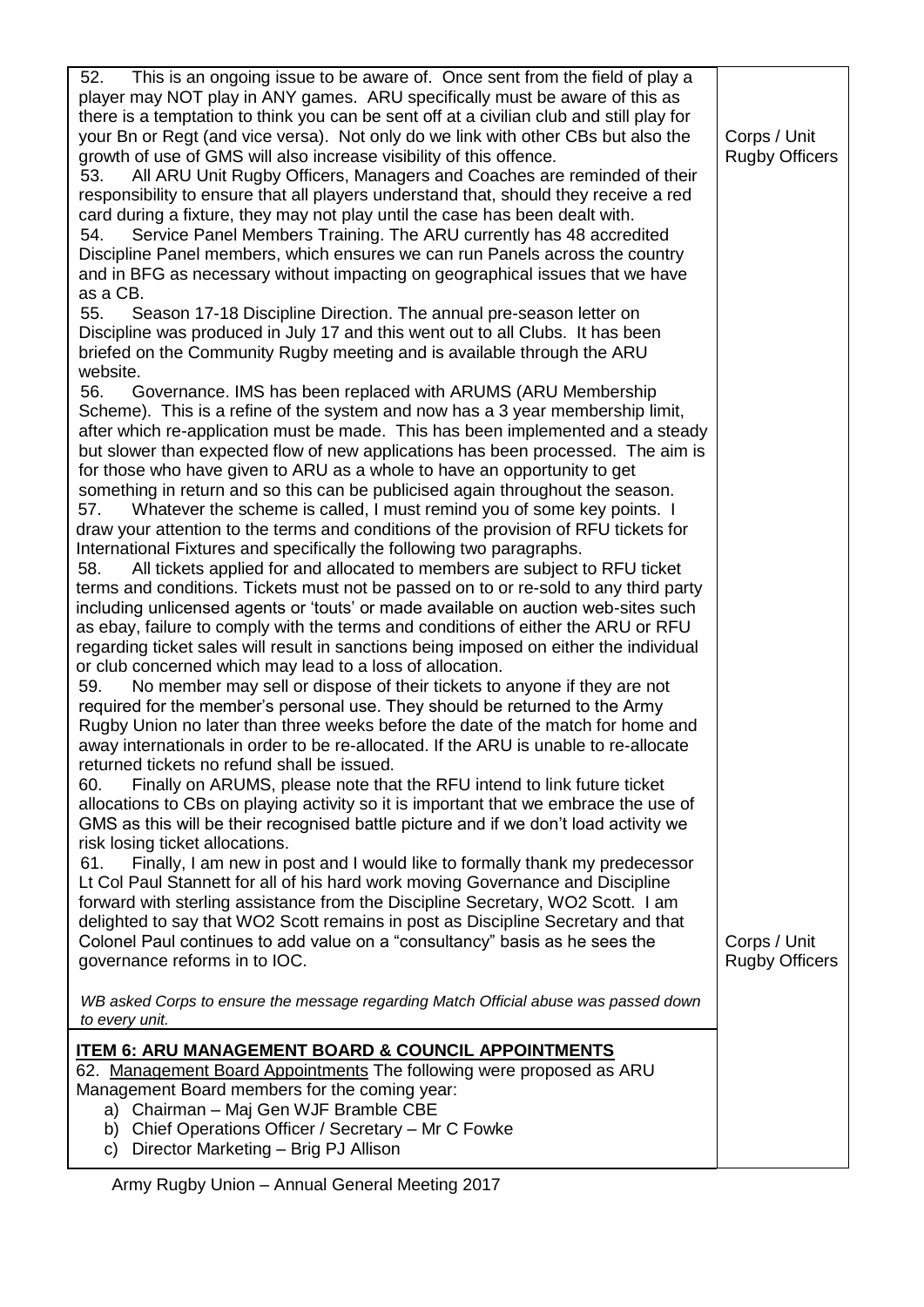| d) Director Community Rugby - Col J Cook OBE                                            |     |
|-----------------------------------------------------------------------------------------|-----|
| e) RFU Council Member - Col J Cook OBE                                                  |     |
| Chairman Discipline / Governance - Maj R Rattenbury<br>f)                               |     |
| Director Academy - Lt Col J Kennedy<br>g)                                               |     |
| Chairman Masters - Col S Fitzpatrick MBE<br>h)                                          |     |
| Director of Finance - Mr T King<br>i)                                                   |     |
| Director of Women's Rugby - Maj C Maxwell<br>j)                                         |     |
| k) Director of Senior Rugby - Col A Griffiths OBE                                       |     |
| Non-Executive Director - Mr A Leach<br>$\mathbf{D}$                                     |     |
| m) Non-Executive Director - Lt Col D Rutherford                                         |     |
| n) Non-Executive Director - Ms Brenda Hobday                                            |     |
| Carried 100%                                                                            |     |
| 63. ARU Council Appointments - The following were proposed as ARU council               |     |
| members for the following year:                                                         |     |
|                                                                                         |     |
| a. The Chairman and Members of the ARU Management Board                                 |     |
| b. Chairman ARURS - Col DC Wakefield OBE                                                |     |
| c. Chairman Corps Rugby - Lt Col G Malec                                                |     |
| d. Chairman Coaching - Capt C Chudleigh                                                 |     |
| f. Chairman of Premiership - Col F Ross                                                 |     |
| g. Senior Medical Advisor - Col S McQueeney                                             |     |
| Carried 100%                                                                            |     |
|                                                                                         | All |
|                                                                                         |     |
| <b>ITEM 7 - QUESTIONS FROM THE FLOOR</b>                                                |     |
| 64. Questions from the floor - There were no questions from the floor.                  |     |
| WB highlighted the work to be undertaken by the ARU Board on the Strategic Plan and the |     |
| requirement to grow Women's Rugby, Match Officials and Coaching development. He         |     |
| briefed on the AGM on the vision to grow the Army v RAF match and that everything the   |     |
| ARU strives to achieve should be linked to both the Constitution and Charter. Lastly he |     |
| highlighted the ever increasing for willing volunteers and any person wishing to become |     |
| involved with the ARU should in the first instance contact the ARU COO.                 |     |
| <u><b>ITEM 8 - ANY OTHER BUSINESS</b></u>                                               |     |
| 65. There being no further business the meeting closed at 1542hrs.                      |     |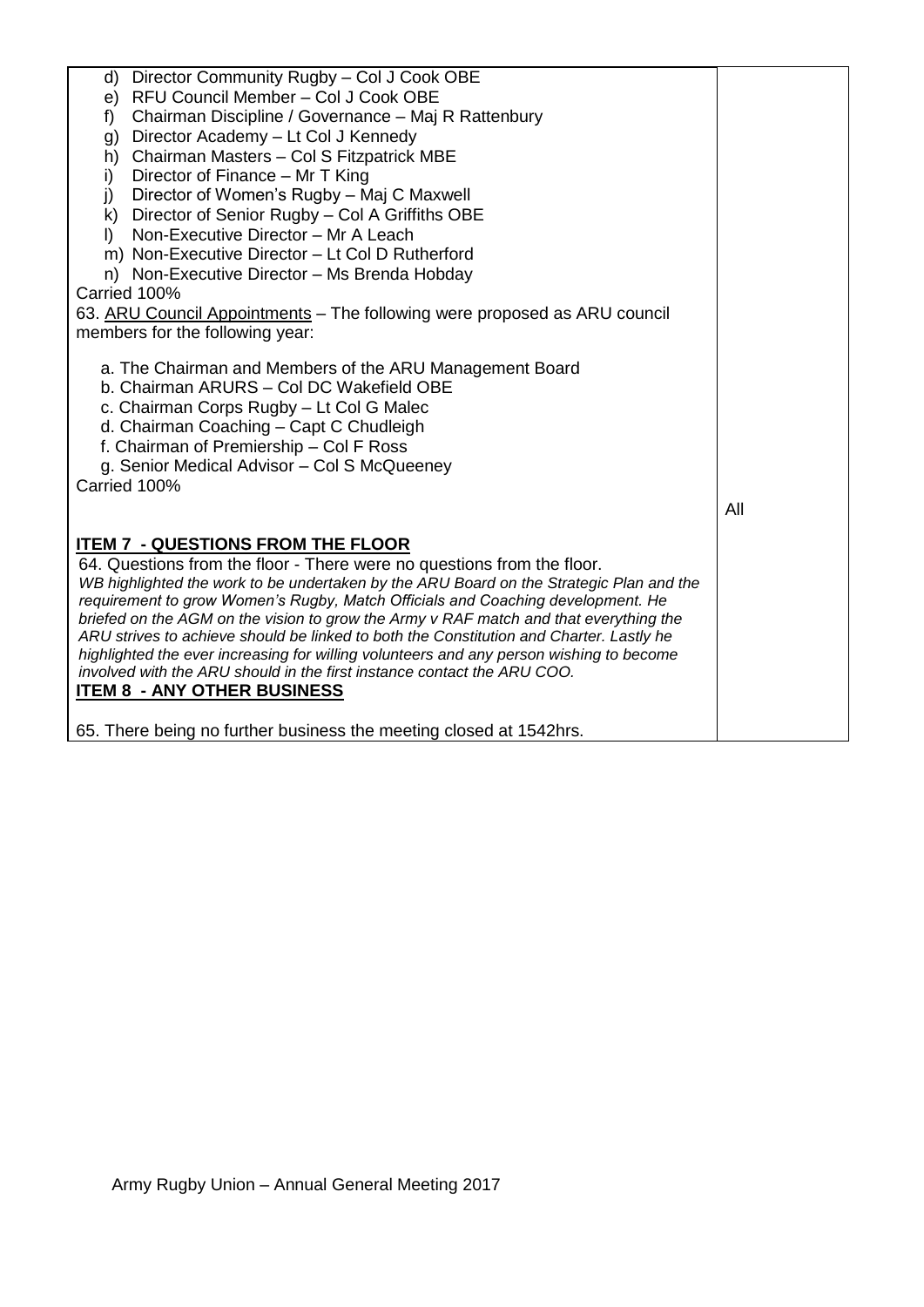# Annex A to ARU AGM Dated September 2017

| Rank / Title            | <b>Initial</b>          | Surname        | Unit             | Appointment                | Voting<br>Member        |
|-------------------------|-------------------------|----------------|------------------|----------------------------|-------------------------|
| Mr P                    | P                       | Allison        | <b>ARU</b>       |                            | $\mathsf{N}$            |
| Lt                      | J                       | Bambridge      | 1 YORKS          | Rep                        | Υ                       |
| SSgt                    | D                       | <b>Bates</b>   | Royal Signals    | Rep                        | $\overline{Y}$          |
| Capt                    | $\mathsf C$             | <b>Bentley</b> | 7 Para RHA       | Rugby Officer              | Y                       |
| Lt Col                  | M                       | Beynon         | Infantry         | Chairman                   | $\overline{Y}$          |
| Maj Gen                 | W                       | <b>Bramble</b> | ARU              |                            | $\overline{N}$          |
| SSgt                    | L                       | <b>Brimble</b> | 1 RHA            | Rep                        | Ÿ                       |
| Maj Gen                 | $\overline{\mathsf{s}}$ | <b>Burley</b>  | <b>ASCB</b>      | Director                   | $\overline{N}$          |
| Mrs                     | $\mathbf{I}$            | Camfield       | <b>ARU</b>       |                            | $\overline{N}$          |
| Mr                      | D                       | Chapman        | ARU MS           | <b>Life Vice President</b> | $\mathsf{N}$            |
| Lt Col                  | J                       | Cook           | <b>ARU</b>       |                            | $\overline{N}$          |
| Maj                     | $\overline{C}$          | Crosby         | <b>AMS</b>       |                            | Y                       |
|                         | D                       | Cunvin         | MAB <sub>8</sub> | Coach                      | $\mathsf{N}$            |
| Capt                    | M                       | Fetters        | 101 Engr Regt    | Rugby Officer              | Y                       |
| Lt Col                  | $\overline{\mathsf{s}}$ | Fitzpatrick    | <b>ARU</b>       |                            | $\overline{\mathsf{N}}$ |
| Mr                      | $\mathsf C$             | Fowke          | <b>ARU</b>       |                            | $\mathsf{N}$            |
| <b>Miss</b>             | Κ                       | Fowke          | <b>ARU</b>       |                            | $\mathsf{N}$            |
| Col                     | ${\sf R}$               | Frazer         | <b>ARU</b>       |                            | ${\sf N}$               |
| Lt Col                  | $\mathsf A$             | Geary          | <b>RLC</b>       | Rep                        | Y                       |
| Col                     | $\mathsf A$             | Griffiths      | <b>ARU</b>       |                            | $\overline{\mathsf{N}}$ |
| Ms                      | $\sf B$                 | Hobday         | <b>ARU</b>       |                            | ${\sf N}$               |
| Maj                     | M                       | Hodge          | ARU              |                            | ${\sf N}$               |
| $\mathsf{L} \mathsf{t}$ | $\overline{C}$          | Hughes         | 4 SCOTS          | <b>Rugby Officer</b>       | $\overline{Y}$          |
| Capt                    | J                       | Inving         | <b>INT CORPS</b> | Secretary                  | $\overline{Y}$          |